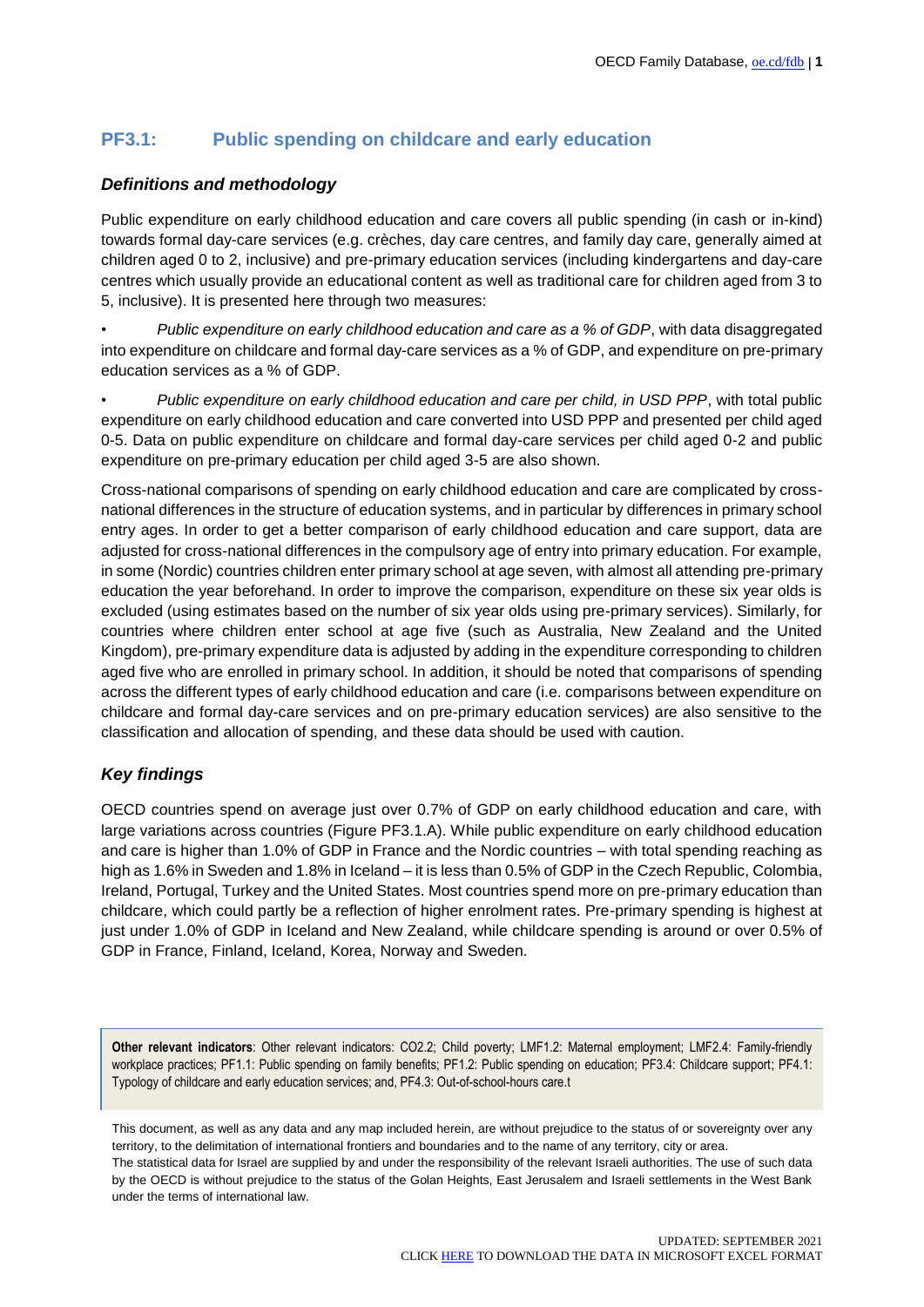#### **Chart PF3.1.A. Public spending on early childhood education and care**

Public expenditure on childcare and pre-primary education and total public expenditure on early childhood education and care, as a % of GDP, 2017 or latest available (a)



Note: <sup>1</sup> In some countries, local governments play a key role in financing and providing childcare services. Such spending is comprehensively recorded in Nordic countries, but in some other (often federal) countries it may not be fully captured by the OECD social expenditure data.

a. Data for Romania and Cyprus refer to 2018 and for Australia to 2016.

b. For non-OECD EU member states (Cyprus and Romania), the data are not are not adjusted for any differences in the entry age for primary schooling and cover all public expenditure on childcare and pre-primary education regardless of the age of those using/enrolled in services.

c. Data cannot be disaggregated by educational level.

 $\overline{a}$ 

The present publication presents time series which end before the United Kingdom's withdrawal from the European Union on 1 February 2020. The EU aggregate presented here therefore refers to the EU including the UK. In future publications, as soon as the time series presented extend to periods beyond the UK withdrawal (February 2020 for monthly, Q1 2020 for quarterly, 2020 for annual data), the "European Union" aggregate will change to reflect the new EU country composition. Source: [For OECD countries, OECD Social Expenditure Database;](https://www.oecd.org/social/expenditure.htm) For Cyprus [and Romania, Eurostat](http://ec.europa.eu/eurostat/web/main/home)

On a per child basis, total public spending on early childhood education and care equates, on average across OECD countries, to around USD PPP 5,200 per child aged 0-5, but again this varies considerably across countries (Child PF3.1.B). Several countries (Denmark, Iceland, Luxembourg, Norway and Sweden) spend more than USD PPP 11,000 per child aged 0-5, with per child spending highest, at about USD PPP 13,000-14,000, in Luxembourg and Norway. Some other countries (Chile, Colombia, Mexico, and Turkey) spend less than USD PPP 2000 per child aged 0-5.

*Footnote by Turkey*: The information in this document with reference to "Cyprus" relates to the southern part of the Island. There is no single authority representing both Turkish and Greek Cypriot people on the Island. Turkey recognizes the Turkish Republic of Northern Cyprus (TRNC). Until a lasting and equitable solution is found within the context of the United Nations, Turkey shall preserve its position concerning the "Cyprus issue";

*Footnote by all the European Union Member States of the OECD and the European Commission*: The Republic of Cyprus is recognized by all members of the United Nations with the exception of Turkey. The information in this document relates to the area under the effective control of the Government of the Republic of Cyprus.